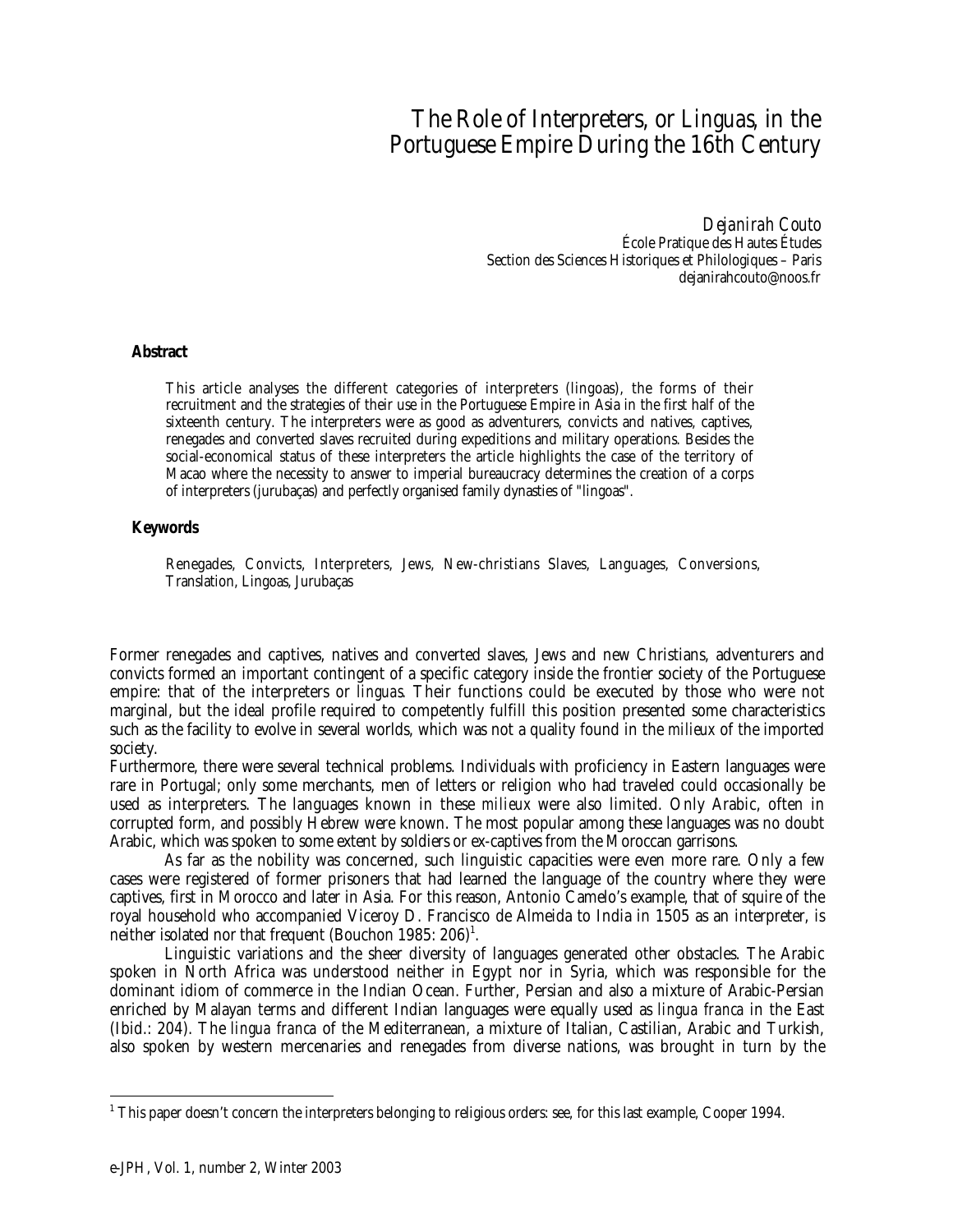Levantines and the Turkish, in particular, to the maritime environment in the Indian Ocean (Kahane and Tietze 1958).

By recruiting people from totally heterogeneous origins and cultures, it was hoped by the Portuguese that an extensive range of languages could hereby be covered. Nevertheless, this recruitment would still raise problems of another order. Having a double culture, sometimes even with various and mastering diverse languages, the interpreters were marginalized by their past. Conversely, their function integrated them into "respectable" society, and even into its higher echelons. If talented, they would frequent the antechambers of power, share state secrets and, at times, fulfill a determining role. Gaspar da Gama, also known as Gaspar da India, (Lipiner 1987, Tavares 1992), a Jew of Ashkenaze origin, came to India as an interpreter for Vasco da Gama, D. Manuel, Pedro Alvares Cabral and D. Francisco de Almeida; also, Francisco de Albuquerque and Alexandre de Ataide were the two Sefarad interpreters for Afonso de Albuquerque (Aubin 1974). These are some well-known examples of interpreters of talent<sup>2</sup>.

The paradoxical status of the interpreter explains the general mistrust they engendered. This was aggravated by the fact that the *lingua*'s function was practically not dissociated from spying missions or secret negotiations. Since the examples are so numerous in the inevitably sparse documentation, we will only cite some that we find paradigmatic.

Gaspar da India prepared his son Baltasar for the function of *lingua.* The latter was charged to spy on the forces of the Mameluke Admiral Amir Husayn al-Kurdî in 1508 (Castanheda I/II, cap. LXXVII: 391)<sup>3</sup>. In 1515, the delegation sent to Shah Isma'il integrated a *lingua*, Gaspar Rodrigues, whom Afonso de Albuquerque had sent "in disguise to hear what the Moors had to say about him" *(dissimulado pera ouvir ho que os mouros dizião acerca dele)* (Castanheda I/IIi, cap. LIII: 326). In 1535, the *lingua* João de Santiago secretly informed Governor Nuno da Cunha about the intentions of Bahadur Shah (Correia III/II cap. LXII: 620/621)<sup>4</sup>. Diogo de Mesquita, prisoner in Cambay, learned Gujurati (apparently thanks to the liberality of his guards); although certainly converted to Islam, he still acted as a *lingua,* a messenger, a spy and a negotiator between the Portuguese and the Gujurati sultanate around 1535 (Aubin 1974: 178) $^5$ .

At times, these missions revealed themselves to be incompatible with the prestige and social position and yet the political responsibility of those the interpreter served. The discrepancy of which he was testimony occasionally rendered him inconvenient: other than being associated to state secrets, many times he also knew their darker side. Afonso de Albuquerque kept a close eye on his interpreters. In 1512, he had his *lingua* Francisco de Albuquerque put in irons for five months, accused of knowing his secrets (Bouchon 1985: 210).

On the other hand, these characters, being difficult to classify or to ascertain to which culture they belonged, were troubling due to their knowledge of different languages. The interpreter was suspected of having his soul corrupted, being contaminated by "the other side" *(outro lado)*, because employing other languages necessarily implied the use of the thought mechanisms of the Asian world. He had access to forms of a mental universe which escaped his masters $^6$ .

Finally, from a practical and immediate point of view, the fact the interpreter dominated various codes put the powerful in a position of inferiority, since they were totally dependant on the *lingua* to understand written and spoken language, knowing beforehand that the *lingua* could --- according to the consecrated formula 'traduttore, traditore'--- manipulate and distort it with respect to his interests.

A significant example is an account from the Portuguese embassy to Bengal in 1521. A renegade, João de Borba (known for his linguistic gifts) served as an interpreter in a dissension between Antonio de Brito and, a Turk, Ali Aga. During the course of the discussion, he "translated" one of the answers in an

 $\overline{a}$ 

 $^{\rm 2}$  A parallel is possible with Abraão Benzamerro, «língua» of Mazagan: see Tavim 1993: 115-141.

 $^3$  In his letter of 1506 (?), Albuquerque, Pereira da Costa 1990: 313, where Gaspar da Gama declares to D.Manuel that his son may succeed to him because "he is such a good man like I am and knows even more about languages than I do and is a young man of 28 years" (*he tam bom homem como eu e sabe lyngoas majs que eu e mançebo de xx biij annos).* <sup>4</sup>

<sup>&</sup>lt;sup>4</sup> About the person, his captivity and career, see Castanheda, II/VII, cap.LXIX, pp.487-488; Correia, III/II, cap.LXII, pp.502-504, and cap.LVII, pp.602-609; Couto, V/I, cap.III, p.37.<br><sup>5</sup> In spite of his admiration for the Covernor, Correia shows th

In spite of his admiration for the Governor, Correia shows that Albuquerque's behaviour was not always honest; for example, Albuquerque made «a deal» with his Jewish interpreter (Francisco de Albuquerque?), in order to extort an important quantity of rubies from a rich merchant of Batkal (Correia, II/I, cap.XLVI, pp.388-390).

 $^6$  About the Bengali's episode, cf. Bouchon and Thomaz 1988: 252-253 [f°76 b], and about the instructions to the embassy, Correia, II/I, chap.X, p.72.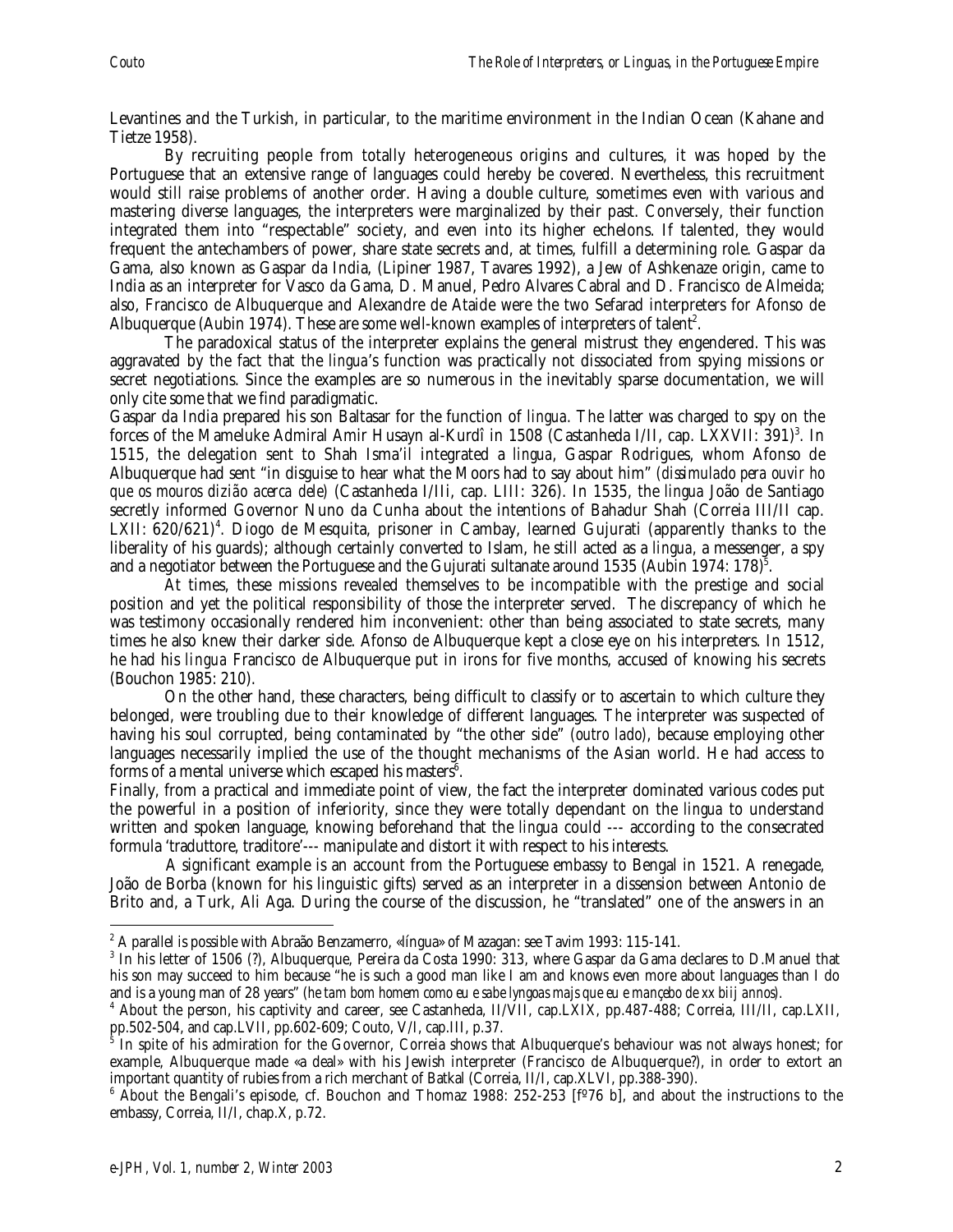entirely different way, for his own convenience. For this reason, in 1510 Albuquerque sent the delegation of Ruy Gomes de Carvalhosa to Shah Isma'il with interesting, well specified instructions: the *lingua* should not add a single word beyond those of the ambassador during the audience, always remaining by his side, and should be lodged in isolated accommodation for the duration of his mission (Correia, II/I, cap.X:  $71/72$ <sup>7</sup>.

The only way to counterbalance the interpreter's "occult" power consisted in his master's treating him with condescension, dealing with him as a simple *factotum* of no great importance. Significantly, sources often maintained the *lingua*'s anonymity, scarcely referring to him and when so obliquely. Also, by playing on his modest status of origin, the *lingua*'s ambitions were suppressed, hoping essentially to render him cognizant of his vulnerable position.

In the event of a diplomatic incident, it was easy to make the *lingua* the scapegoat. He was obliged to assume the responsibility of the cultural "misunderstanding" and the consequences that could arise. This responsibility, whether veritable or not, was unanimously attributed to him, either by the Europeans or the Asians. The interpreter of the same delegation to Bengal in 1521 declared in a passage in his Journal that at the moment the Sultan prepared to condemn to death the members of the delegation, the first to be decapitated would be him, "only because he's the *lingua*" *(so por ser lingua)* (Bouchon, Thomaz 1988: 214).

There were permanent interpreters to fortresses, governors and armadas, and they were called State *linguas.* Marco Fernandes was the *lingua* present for the signing of the peace treaty of 1534-1535 by which the Portuguese settled in the port at Bassein. Some of them had long careers, like João Garcês, who was captured in Cape Comorim, and served in India for twenty-five years, twenty-three of which as a *lingua* in various armadas and fortresses on the Malabar Coast<sup>8</sup>

The majority of State *linguas* were episodically recruited for urgent situations, during specific negotiations, military operations or maritime expeditions, in which it was necessary to initiate contact with adversaries or simply during a fortuitous encounter between unknown entities which urged making contact. So, Afonso de Albuquerque profited from among the passengers of a ship to Mecca captured in September of 1510 off the coast of Malabar by Simão Martins. He used the services of two Jews of Iberian origin, later baptized Francisco de Albuquerque and Alexandre de Ataide, who accompanied his expeditions to Malacca in 1511 and to Aden in 1513. (Aubin 1974: 176) In 1535, on a reconnaissance mission to destroy the city of Ujong Tanah, near Malacca, D. Estevão da Gama captured an inhabitant of a village who was obliged to furnish information concerning the defenses of the city and remained in service as a *lingua* for the armada (Correia III/II, cap. LXIII: 627).

Indigenous interpreters, used in all areas in which the Portuguese operated (trading posts, fortresses and armadas) came to serve many times in zones far away from their land of origin. In 1512, Afonso de Albuquerque sent a young Abyssinian who "knew the Arabic tongue" to D. Manuel. In 1517, in addition to the Portuguese and the local *linguas*, Ormuz disposed of two Indian interpreters, one Gamgua, a Gujurati, and one Jorge, a Christian from Malabar <sup>9</sup>.

Nevertheless, the recruitment of non-converted Asian and converted interpreters or Eurasian *mestizos* did not please everyone. A certain rivalry opposed the Portuguese *linguas* to the Asian natives, the former despised the latter, and tried to relegate them to a secondary position, even though they had been renegades or convicts themselves. In a letter to the king, João Garcês complained that "a lot of trouble is created here in India as a result of the *linguas* not wishing to serve the interests of His Royal Highness, and

 $\overline{a}$  $^7$  For the embassy to Gaur, see Bouchon and Thomaz 1988: 241 [f $^{\rm o}$ 66 a]. See also the example of Duarte Barbosa, arrested by Afonso de Albuquerque, "because he is an interpreter and cause of all these revolts" (*porque ele he lymguoa e causa de todas estas revoltas)*: Bouchon 1985: 205. <sup>8</sup>

See his letter, from Cochin, 2.I.1529, AN/TT, CC,I, 24, 3, published by Luís de Albuquerque and José Pereira da Costa, «Cartas de «Serviços»...», doc.VI, p.328-330, especially p.328.

<sup>9</sup> About the young Abyssinian, «mancebo abexim» cf. AN/TT, *Corpo Cronológico* (CC) I, *maço* 12, *documento* 36 (de Cananor, 1.XII.1512). About the interpreters of Ormuz, see Farinha 1991: 30 [Payments made by the «feitor» of Ormuz in 1516-1517] and p.44 [*Livro de Receita e Despesa da Feitoria de Ormuz* (doc.nº7)]. The «Gamgua Guzarate» who was interpreter in the fortress is certainly the «Ganda Chatim», «gentio de Goa que sabia bem fallar a lingua dos guzarates», of Correia, sent in 1514 as « língua» with the embassy of Diogo Fernandes de Beja to the Gujarat (Correia, II/I, cap.XLIV, p.368). Castanheda says that the «lingua» of this embassy was Duarte Vaz, but he mentions a Brahmin called Anagapatu, ou Ganapatu, possibly Ganda Chatim, in charge of obtaining the safe-conduct (*salvo conduito)* for the embassy (Castanheda, I/III, cap.CXXVII, p.803, e CXXXI, p.810).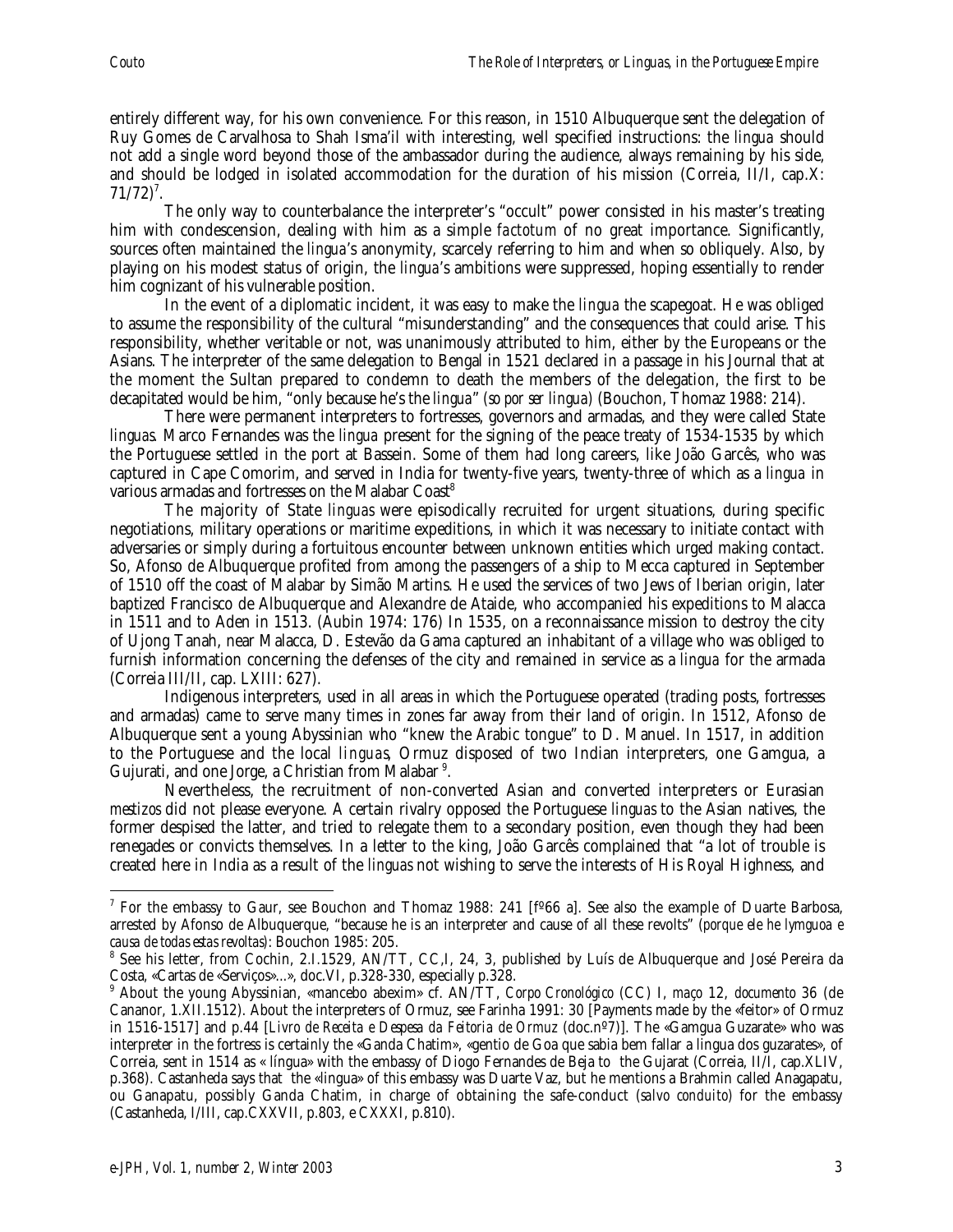the captains turn to some of the niggers *(sic)* giving them credit for having been of service" *(muitas couzas se fazem qua na Jndia por as ljmgoas non serem aquelas que desejam de fazer o servjço de Vosa Alteza porque amdam qua hus njgrinhos a que os capitames dam o credito porque lhe fazem seos proveitos)* (Albuquerque e Pereira da Costa 1990: 329).

This climate explains the reason why many *linguas* were recruited among the Jews and the new Christians, although this recruitment was also favored for practical reasons. The Jews mastered a wide range of languages: Albuquerque's Jewish interpreters, mentioned earlier, knew Arabic, Persian, Turkish, Gujurati, and Kanara, and one even learned Malay in a few weeks (Aubin 1974: 176). Gaspar de Gama, other than Hebrew, mastered Arabic and Chaldean *(Caldeu)*, also speaking Italian mixed with Spanish (Tavim 1994: 141). On the other hand, they disposed of an extended family and community network that made them excellent emissaries and informers. But the fact that many were of Portuguese, Castilian or even North African origin, gave them above all a certain "cultural proximity" that pagan Asian did not have and created some connivance with the Portuguese.

Isaac do Cairo, for example, was maybe not of Iberian origin; but he originated from Cairo, where an important Jewish community was located, as in Rosetta, in the Nile Delta. Garcia de Orta judged him "a man of discretion and knowledgeable of many languages' *(homem discreto e sabedor de muytas lingoas)*, and made reference to him in his *"Coloquios dos Simples e Drogas da India*" (Orta 1987: 85/204).

Isaac do Cairo rendered remarkable services as an emissary and an informer to the Portuguese Crown. In the troubled period when the Turkish threatened the Portuguese presence in the Indian Ocean, among other missions, during his long career, he is attributed the news of the death of Bahadur Shah in 1537, news from the Sultan of Gujurat and the movements and alliances of the Ottoman in the region in 1538 (Tavim 1994: 180/181)<sup>10</sup>.

To recompense his services, the king graced him with the office of *lingua* of the city of Diu. This position offered him the right to an annual retainer of one hundred and sixty thousand *reais* paid in four-month periods. He was also asked by the sovereign to designate a substitute to fulfill the same functions in case of absence or inability to execute his functions (Tavim 1994: 240/241).

Originating from Cairo also was the Jew Samuel, used by Afonso de Albuquerque as his interpreter, who was called forth to translate the letter sent him by the king of Abyssinia (Barros II/VII, cap.VI: 339)<sup>11</sup>.

These Jewish *linguas* were not converted, since there was an advantage in keeping them apart from their employer, the Portuguese Crown. This way they could maintain their contacts with different Jewish communities without risking to be ostracized by their coreligionists. The situation changed when they intended to obtain properties and favors like Gaspar da Gama (Albuquerque e Pereira da Costa 1990: 312/313). As with Islamic society, conversion became then necessary as a first step in the acculturation of the individual and his social integration in the community, hoping simultaneously to seal his fidelity to the Crown.

It would seem to have worked for some individuals, even though the Portuguese testimonies, if anything over-zealous in their wish to report conversions to Christianity, need to be constantly confronted with complementary documentation. Francisco de Albuquerque, for example, solicited favors from D. Manuel and acquired the status of *casado* in Goa, where he fulfilled the duty of *lingua*. However, and contrary to what Correia affirmed, he did not die in Goa as a *casado* and good Christian. After Afonso de Albuquerque's death, he returned to Portugal where he continued on to Cairo. There, Antonio Tenreiro encountered him with his people in the Jewish quarter of the city in 1525 (Aubin 1974: 181 183/184). On the other hand, one should take into account the fact that conversion was not always immediate: the Jewish interpreter for Afonso de Albuquerque, Yussef or Joçef, only agreed to conversion under the name of Alexandre de Ataide in 1515, while in fact he had been serving the Governor since 1510 (Ibid.: 177).

Like the Jews, the new Christians also offered advantages when recruited as *linguas.* They did not perhaps have community connections as widespread, nor the capacity of efficient penetration of different oriental societies that the Jews had, but they had their religion and their own community networks (which would at times overlap those of the Jews), which represented considerable weight (Tavim 1994: 187-230).

 $\overline{a}$ <sup>10</sup> For a general view of his travels, Tavim 1994: 173-185.

<sup>&</sup>lt;sup>11</sup> Some Jewish merchants had been also «linguas» at the court of some the local kings; see the case of Samuel Castiel, in the first half of the 17th century in Cochin (Subrahmanyam, 1987).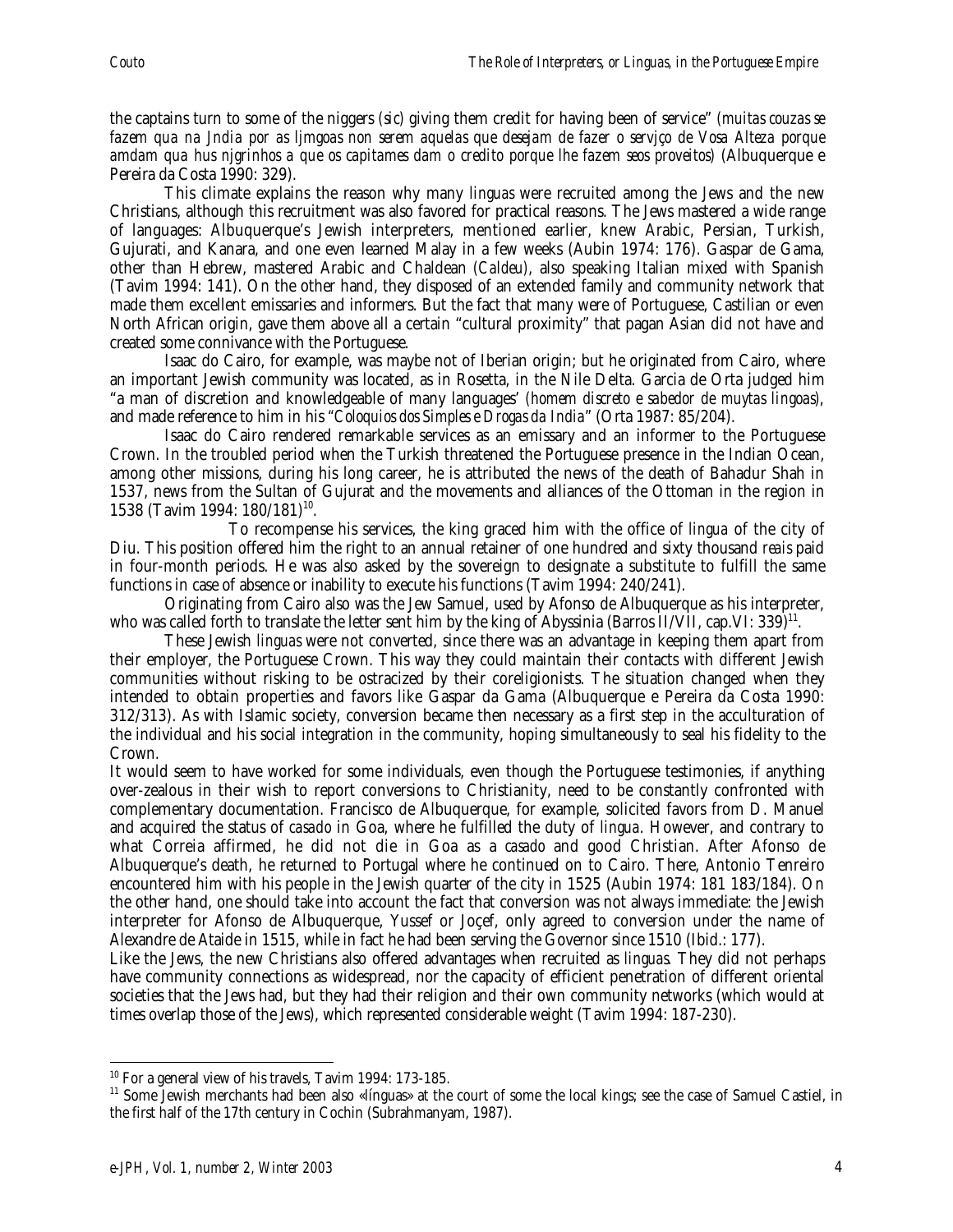In the absence of definite evidence, it is not always easy to distinguish them from non-converted Asians or Muslim converts who generally received patronymic Portuguese names (typically that of their baptismal godfather) when they became Christian. Only mention of a knowledge of Hebrew allows us to identify them with assuredness. This was the case of João Nunes, a former convict who knew a little of this language and who was condemned to remain in Calicut to learn the local language (Bouchon 1985: 205). In other cases, concerning some of the *linguas* from Ormuz, such as Gaspar Martins, Gaspar Rodrigues or Salvador Rodrigues, suspicion remains since it is known that Ormuz, in addition to counting an important Jewish community, was one of the obligatory ports of call for the New Christian of peninsular origin that went to India<sup>12</sup>.

The Muslim interpreters constituted a block apart. Some of them were converted to Christianity, others were not, according to rules which escape us or perhaps only in function of concrete contexts and situations. Khwaja Pîr Kulî (Coja Percolim), a Persian interpreter, was present at the signing of the treaty of the concession of Bassaim in the company of the State interpreter Marco Fernandes on 23 December 1534. Not a convert, he was frequently used by the authorities of Goa, perhaps due to his high social status. He was a respectable merchant, not only a *lingua* (Couto 1995: 120<sup>)13</sup>. However, the personal interpreter of Lopo Soares de Albergaria (1515-1518), Miguel Nunes, a Muslim merchant at one time, was a convert to Christianity (Couto 1988: 249). Garcia de Noronha, a spy and a *lingua* for D. Garcia de Noronha, equally a convert, was originally Turkish (Aubin 1974: 182).

As for the celebrated Sidi Ali "The Twisted" *(O Torto)*, a nickname due to his squinting, a Moor from Granada who settled in the Gujarat, he represents a special case. He was not a permanent interpreter for the Portuguese, but was the *lingua* for the group imprisoned in Chaul in 1508. As a recompense for his services, D. Francisco de Almeida rewarded him with four hundred *cruzados* in February 1509. In a definite illustration of geo-cultural solidarity, he had actually protected that group of Portuguese captives personally and avoided their being sent to Constantinople against the wishes of the Mameluk Admiral Amir Huseyn al-Kurdî 14.

Even more surprising is the case of João de Santiago. Once a Muslim slave of "subtle ingeniousness" *(sutil engenho)*, this adventurer and interpreter originated from North Africa. He received a Christian name when he converted in Lisbon where a caulker had bought him and taught him his art. When the latter left on one of the first ships sent to India, João de Santiago accompanied him. Enfranchised by his master's will upon his death in Goa, he began to sell precious stones in Kanara, thanks to the money he had been able to save. Converted to Hinduism, he became an influential personage at the local court.

A reverse of fortune and diverse intrigues drove him to seek refuge in Goa where he embarked for Ormuz. In this city, he entered into the King's service, returned to Islam and continued his activities under the identity of a Muslim merchant. Business rivalries and his arrogance as a protégé of the sovereign obliged him nevertheless to take refuge anew among the Portuguese. Nuno da Cunha, without forcing him into Christianity, sent him to Cambay as a *lingua* (in the company of secretary Simão Ferreira) to sign the peace treaty regarding the cession of Bassein.

This mission perhaps justified his continuing being a Muslim, in the sense that his religion only made it easier to unfold conversations. According to Diogo do Couto, Simão Ferreira ended by ceding João de Santiago to Bahadur Shah, whose favorite he became and from whom he earned twenty thousand

 $\overline{a}$ <sup>12</sup> For Gaspar Martins, see Castanheda, I/III, cap.CXLVII, p.845; about Gaspar Rodrigues, already mentioned, see also Castanheda, I/II, cap.LIII, p.326. Salvador Rodrigues is mentioned by Aubin 1988: 417-432. One of the first two should be Gaspar Pires, new-christian and boticário» in Cochim em 1509, in mission in Onor in 1512 at the court of Nizâmul-Mulk in 1514 ; he subsequently integrated the embassy sent to Shah Isma'il in 1515 as «língua» (Aubin 1993: 24-25). About the Jewish community of Ormuz, cf. Fischel 1950: 209-210/216-218; the Ormuz itinerary is mentioned by Cunha, 1995: 48/56/58.

<sup>&</sup>lt;sup>13</sup> About Khwaja Pîr Kulî, a friend of the great naturalist Garcia de Orta, cf. the letter of Rui Gonçalves de Caminha to D. João de Castro, [from Goa, 4.II.1547], in Cortesão and Albuquerque w.d.: 358, as well as the *Livro que trata das Cousas da India e do Japã*o, 1957, (25), Fº132-133. See also, for Marco Fernandes and Khwaja Pîr Kulî, Matos 1999: 62/65 and 70-71.

<sup>14</sup> Correia, I/II, cap.IV, p.943, and Castanheda, I/II, cap. LXXXI, pp.401-402, and cap. CI, pp.441-442. Cf. in *CAA,* II, p.429, the «mandado» of D.Francisco de Almeida for «Cide Alle Baci, andaluz» (made on board the *Froll de la Mar* 6.II.1509). Cf. also the letter already mentioned of Tristão de Gá, by Candeias Silva 1996: 356.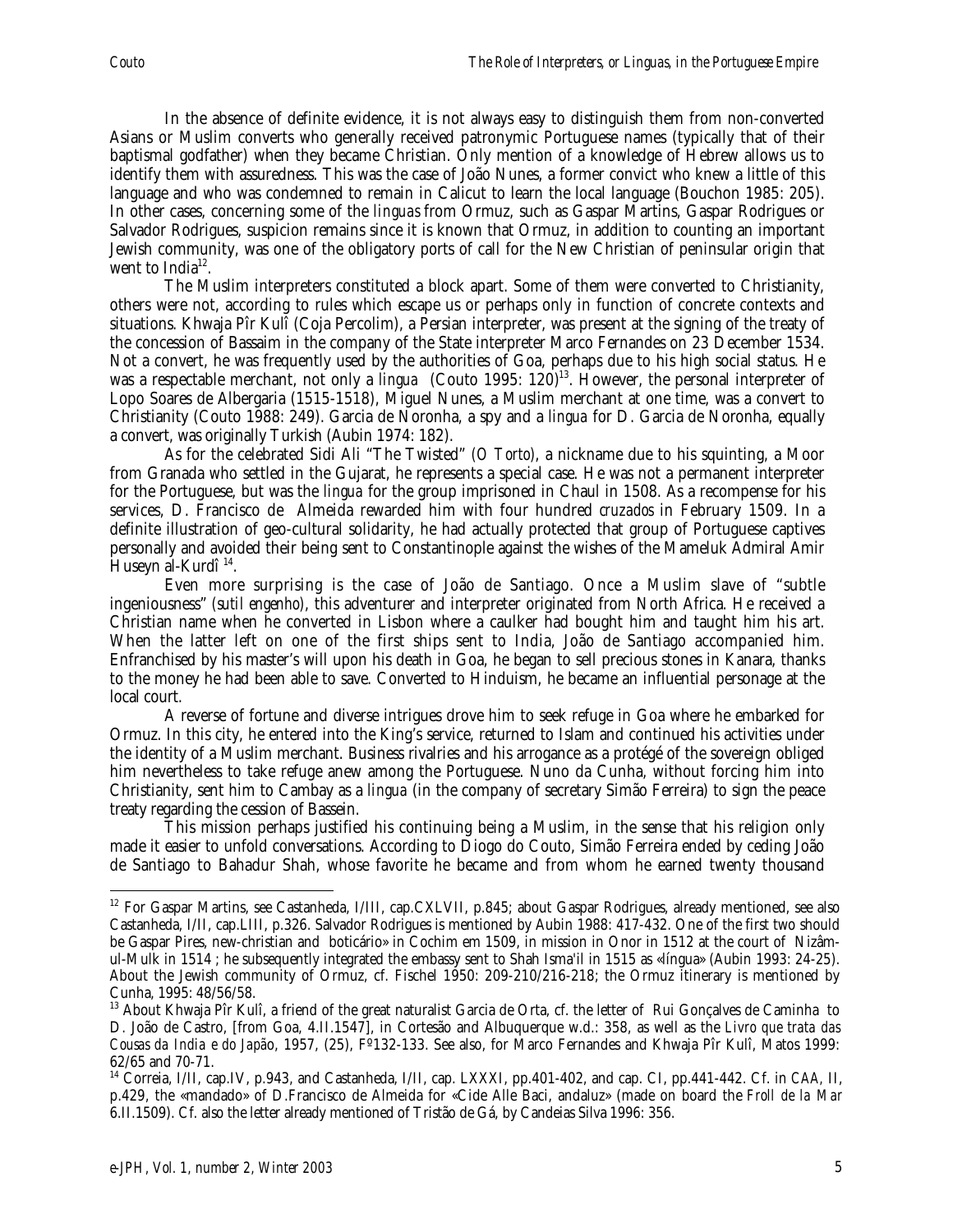*cruzados* out of the revenues from the villages. His service to his new master proved of short duration. Following Bahadur Shah's early death in 1537, Santiago ended by being stoned by the Portuguese in a disturbance which occurred at sea off the coast of Diu (Couto V/I cap.X: 104-107).

Just as with all other categories in the frontier society, the *linguas* were also motivated by economic interest. What they earned as interpreters was not considered to be enough in an environment where many individuals, officers of the Crown, *casados* and merchants-entrepreneurs tried with all means to make a fortune. It is certain that, barring exceptions, the *lingua* who either accompanied a delegation, served as an emissary or even as an informer, always had the possibility to receive --- other than the emoluments (at times secret) inherent to the specificity of his mission --- small donations according to Oriental custom offered by kings or local potentates they visited. Gaspar Martins, interpreter for the delegation of Fernão Gomes de Lemos to Shah Isma'il, received one hundred and fifty *cruzados* in this manner*,* as did the clerk Gil Simões (Castanheda I/III, cap.XLVII: 845)<sup>15</sup>.

But all this did not amount to making one's fortune. Even if we look at the habitual complaints of the servants of the Crown in Asia in relative terms, João Garcês, who characterized himself as "a proven peon" (*hu prove pyam)* complained bitterly that he did not "have food to eat like other people who buy and sell' *(ter de comer como estroutras jemtes que compram e vendem),* affirming that as for "as for the salary, it does not suffice for the barrels [in which the pay is carried], since the basic salary is 12.000 reais a year and 6 cruzados by way of subsistence-allowance" (*ao soldo e mamtimento nom mabasta pera pagar os tones em que amdam porque sam doze mjll rs cada ano e sei cruzados de montimento),* to conclude precisely: "Sir, you should make sure that a *lingua* has to eat in proportion to the service he provides" (*olhay senhor que hua ljmgoa de Vosa Alteza nam ter que comer quanto servjço ha de dar)* (Albuquerque, Pereira da Costa 1990:  $(329)^{16}$ .

For this reason, , we find them in commercial activities, just as with the *casados,* even illicit ones, such as smuggling pepper (Disney w/d:  $69/70$ )<sup>17</sup>.

However, the interpreter's activity could also be a passport, if not to fortune, at least to obtaining certain political influence at a local level. Various merchant-adventurers, mercenaries or Portuguese renegades, while advisers to Asian potentates, added to their competence the functions of interpretersecretaries, which thereby substantially enhanced their power. Bhuvaneka Bahu, King of Kotte, gave immense credit to Antonio Ferreira and Antonio de Fonseca who worked for him as *lingua* and clerk around 1540 (J. Flores [1993]: 140)<sup>18</sup>.

Nevertheless the status of *lingua* was not completely unfavorable. Although we only dispose of documentation relative to the first half of the 17<sup>th</sup> century, one might highlight the special case of China during this period. From the earliest times, the Chinese empire was characterized by an attitude of rejection

<sup>&</sup>lt;sup>15</sup> Fernão Gomes de Lemos got 300 cruzados e «hu terçado goarnecido douro».

<sup>&</sup>lt;sup>16</sup> For variations of salaries, see Matos 1999: the «lingua» of the Vice-roy earned 30.000 *réis* a year (p.65); but that of the King of Ormuz received 125.590 *réis* (the equivalent of 9 *lack*) (p.27), and the one of the King of Cochin, 15.600 (p.103) ; the one of the customs of Ormuz in 1571, 10.500 *réis* each year (p.28); the interpreter of the fort of Daman, 12.000 (p.38); of Tarapor, 7.500 (p.41); of Quelmemahim, 7.200 (p.41); of Açarim, 8.640 (p.45) ; the rent of Dabul was so low that the salary of his interpreter is not mentioned specifically (p.57); of Cananor, 14.400 (p.99); of Cranganor, 4.600 (p.101); of Cochin, 9.600 (p.103); of the little forts of Coulan and Coulicouran, a total of 21.600 (p.106); of Ceylan, 6.000 (p.108). The *linguas* of the captains of the important fortresses were better paid: of Bassein,  $20.000$  (p.49); of Diu, 20.000 (p.33); but the «lingua» of Goa, did get only 12.960 (p.76); the salary of the interpreter of Barcalor was 14.400 (p.93); of Mangalor, 14.400 (p.96); of Onor, 12.000 (p.89); of Chaul, 7.200 (p.53). Some salaries of private interpreters are also provided. The salary of the «lingua» of the «feitor» of Chaul was included in the general expenses of the fort (p.54), but the interpreter of the judge of Ormuz (*ouvidor)*received a salary of 7.200 réis each year (600 réis per month) (p.24). Documents also show that they could be landlords: see, for example, *O Tombo de Diu,*…., p. 135 (lands of the «lingua» Aleixo Gomes).<br><sup>17</sup> They assisted the administration officers when the land taxes were paid: see *O tombo de Diu*..., p.88.

<sup>&</sup>lt;sup>18</sup> See, for renegadoes, Couto, 2001: 178-201, published also (with more critical notes) in Mare Liberum, 16 (1998), pp.57-85; Lima Cruz 1995: 39-47; Subrahmanyam 1994 and 1990; Coates 1998: 147-155.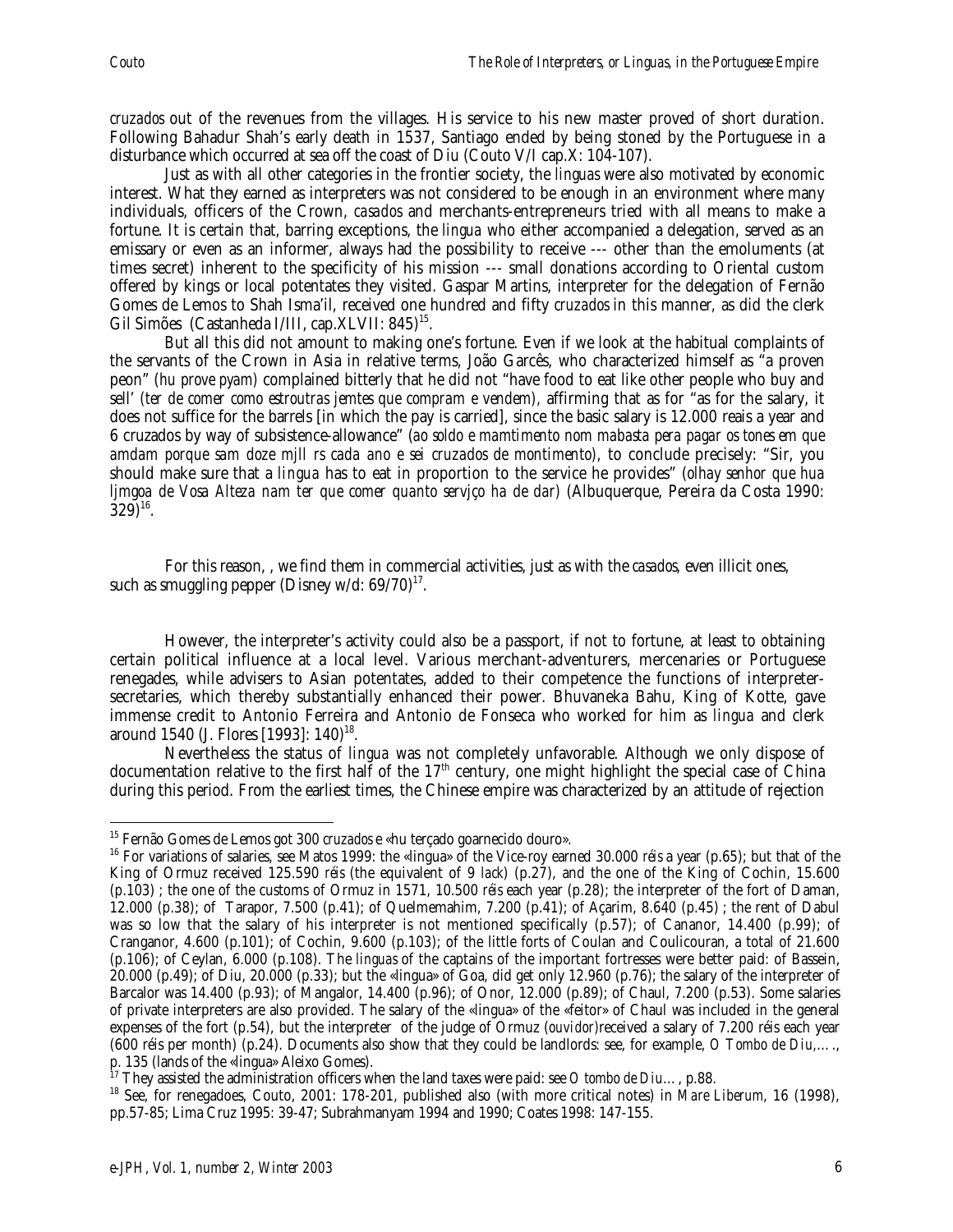towards foreigners or their communities, considering them alien bodies whose presence could only be tolerated from the moment they submitted themselves for forced integration. In accordance with the application of these principles, the foreigners from Macao were considered "Chinese" and forced to comply with the regulations of the Chinese laws. The interpreters whose function symbolized the survival of the foreign identity itself were fiercely persecuted. The *linguas* from the delegation of Tomé Pires were executed as a result and their women sold as slaves (Flores [1993]:  $4$ )<sup>19</sup>. This attempt to avoid the acculturation of the Chinese was especially directed at the renegades who were considered "Portuguese Chinese" *(Chineses aportuguesados)* (Flores [1993]: 4), and this explains also the daily aggressions the *jurabaças (linguas)* were victim to in Macao during the 17<sup>th</sup> century (Ibid.: 4).

Beyond these aspects, a series of specific characteristics obliges a different way of conceiving the existence and the employment of the *linguas* here. The bureaucratized structure of the Chinese State, the problematic existence of a written language in the form of ideographs, and the lack of assistance from foreign communities to serve as linguistic intermediaries--- they expressed themselves in Chinese--- just as the absence of the insertion of adventurer-merchants into local political structures led to the creation of bureaucratized, formal structures, which were not found in other areas of Portugal's Empire of the East.

To face this situation and confront the Imperial bureaucracy in a systematic way, a municipal linguistic corps was created in 1627. This corps employed five men: one principal *lingua* assisted by two other minor *linguas* and two clerks (Ibid.: 7). Considering that this group was in charge of the credibility of the city in its relations with the Empire, the interpreters could not then be marginalized in the sense observed above. They could at worst be economically marginalized: farmers in flight who, having abandoned their land, flowed into the city and were engaged by the authorities to exercise this office (Ibid.: 8).

One of the rare aspects in common to these *linguas,* as well as their very different life trajectories mentioned up to now, was their conversion to Christianity. However, as far as Macao is concerned, the goal was not only to guarantee the interpreter's fidelity but also to avoid him from being marginalized. The need to reinforce the respectability of the *linguas* as well as their identification with the imported society can also be seen by their being granted the *casado* status. This fact turned the *lingua* into a rooted individual and thus more easily controlled by society. It is worth noting that their salaries were also considerably superior to those of the other interpreters of the Portuguese empire in the East (Ibid.: 9).

Also significative of this policy of stabilization, planning, and projection of the "long trend" *(tempo longo)* was the fact that families of *jurubaças* were constituted to serve the city of Macao. The father and the brother of one of the most important interpreters of the city in the years around 1620, Simão Coelho, were themselves also interpreters and the office would be perpetuated through following generations (Ibid.:  $9)^{20}$ . With the goal of planning for the "long trend", we can also note the originality in the preparation of future *linguas.* This task was the charge of the principal interpreter who was to create an actual school, recruiting young children to receive complete training so as to later serve as *linguas.* This preparation was principally a linguistic one, but also demanded a knowledge of the laws and customs, an initiative largely justified by the extent of the attributions assigned the *linguas* (Ibid.: 11).

If in India, during the  $16<sup>th</sup>$  century, the interpreters of Afonso de Albuquerque (certainly some others as well) executed administrative functions: the payment of soldiers, the management of fortresses' building works, the selection of gifts to be offered to local royalties, they did not, however, possess extended political-administrative responsibilities at an institutionalized level. But the *linguas* of Macao were invested with a series of responsibilities that we do not see elsewhere: they were in charge of the census and surveillance of the Chinese population in the city; they were supposed to avoid any interference of the Mandarin authority with that of the town-council, and above all they had to keep a written record of political and diplomatic contact with the Imperial Administration (Ibid.: 12)<sup>21</sup>.

 $\overline{a}$ 19 About the embassy, see also Ptak 1992: .290-291, and the *Suma Oriental de Tomé Pires e o Livro de Francisco Rodrigues,* (transcription and notes of Armando Cortesão), 1978: 21-61, specially p.51.

 $^{20}$  We have, for the XVI century, the example already mentioned of Gaspar da Gama, who tried to pass on his charge to his son.

<sup>&</sup>lt;sup>21</sup> They also could act as maritime security agents : in 1651 the «jiribaças» from the city, with the help of the Chinese, could take eleven pirate boats which fled from Canton (Boxer 1985: 133, letter of the Governor and Captain Major of Macau, João de Sousa Pereira to the Viceroy of Índia [2.XII.1651]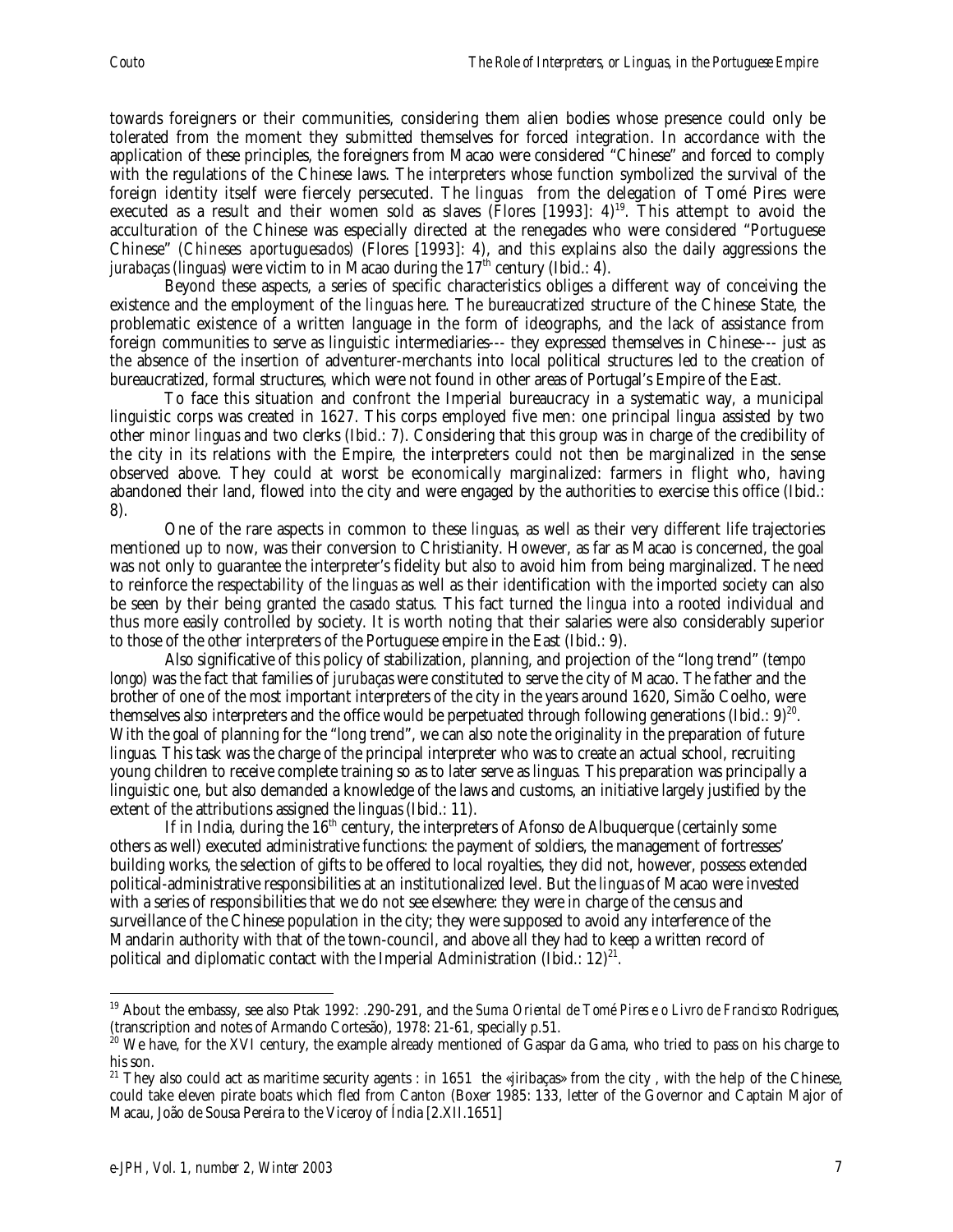However, as respectable as the interpreters from Macao were, their functions could not escape the fate of secret informants. The service and the defense of a city which was part of a xenophobic Empire provided, nevertheless, another dimension to this espionage: it did not serve disparate strategies individual or collective, instead it represented the interests and the political action of a city-state in a cohesive manner. This spying activity was actually vital for the city to be aware of what was written concerning it, as well as what circulated on the continent. Just as important was the necessity of projecting via the *linguas* a favorable image of the community to the continent.

## **Bibliography**

- Albuquerque, Luís de, and Pereira da Costa, José (1990). «Cartas de «Serviços» da India (1500- 1550)». *Mare Liberum,* 1. Lisboa: CNCDP.
- Aubin, Jean (1974). «Francisco de Albuquerque, un Juif castillan au service de l'Inde portugaise (1510-1515)». *Arquivos do Centro Cultural Português*, VII. Lisboa/Paris.
- Aubin, Jean (1988). «Un voyage d'Ormuz à Goa». *Asian Studies in Honour of Professor Charles R. Boxe*r, *Modern Asian Studies,* 22,2. London :Cambridge University Press.
- Aubin, Jean (1993). «Ormuz au jour le jour à travers un registre de Luis Figueira, 1516-1518». *Arquivos do Centro Cultural Português*. Paris: Fundação Calouste Gulbenkian.
- Barros, João de (1992) *Asia*, Lisboa: Imprensa-Nacional-Casa da Moeda.
- Bouchon, Geneviève (1985). L'interprète portugais en Inde au début du XVIe siècle. Simpósio Interdisciplinar de Estudos Portugueses, *As Dimensões da Alteridade nas Culturas de Língua Portuguesa - o Outro*, II. Lisboa: Universidade Nova de Lisboa.
- Bouchon, Geneviève, and Thomaz, Luís Filipe (1988). *Voyage dans les deltas du Gange et de l'Irraouaddy (1521).* Centre Culturel Portugais. Paris: Fundação Calouste Gulbenkian.
- Boxer, Charles R. (1985). «Casados and Cabotagem in the Estado da Índia, 16th/17th Centuries». *II Seminário de História Indo-Portuguesa*, Instituto de Investigação Científica Tropical. Lisboa: Centro de Estudos de História e de Cartografia Antiga, 133.
- *CAA,* II, p.429, the «mandado» of D.Francisco de Almeida for «Cide Alle Baci, andaluz» (made on board of the *Froll de la Mar* 6.II.1509), Silva, Joaquim Candeias, O Fundador do "Estado Português da India.
- Castanheda, Fernão Lopes de (1979). *Historia do Descobrimento e Conquista da India pelos Portugueses.* Porto: Lello& Irmão.
- Coates, Timothy J. (1998). *Degredados e Orfãs: colonização dirigida pela Coroa no império Português, 1550-1775.* Lisboa: CNCDP.
- Cooper S.J. (1994). *Rodrigues, o Intérprete, um Jesuíta no Japão e na China*. Lisboa: Quetzal.
- Correia, Gaspar (1922) *Lendas da India*. Coimbra: Na Imprensa da Universidade.
- Cortesão, Armando (1978). *Suma Oriental de Tomé Pires e o Livro de Francisco Rodrigues.* Coimbra: Universidade de Coimbra.
- Cortesão. Armando, Albuquerque, Luís de (1976). *Obras Completas de D. João de Castro*, III, Coimbra: Academia Internacional da Cultura Portuguesa.
- Couto, Dejanirah (1988). «L'espionnage portugais dans l'empire ottoman*», La découverte, le Portugal et l'Europe*. Centre Culturel Portugais, Paris: Fundação Calouste Gulbenkian.
- Couto, Dejanirah (1995). «Em torno da concessão e da Fortaleza de Baçaim (1529-1546)». *Mare Liberum,* 9. Lisboa: CNCDP.
- Couto, Dejanirah (2001). «Some observations on Portuguese Renegades in Asia in the XVIe.century», in *Vasco da Gama and the Linking of Europe and Ásia*. Anthony Disney and Emily Booth ed.. New Delhi: Oxford University Press of Índia.
- Couto, Diogo do (1778-1788) *Da Asia de Diogo do Couto. Dos feitos que os Portugueses fizeram na Conquista e Descobrimento das terras e Mares do Oriente* (déc.4-10), 8 vols.Lisbonne: Régia Oficina Tipografica.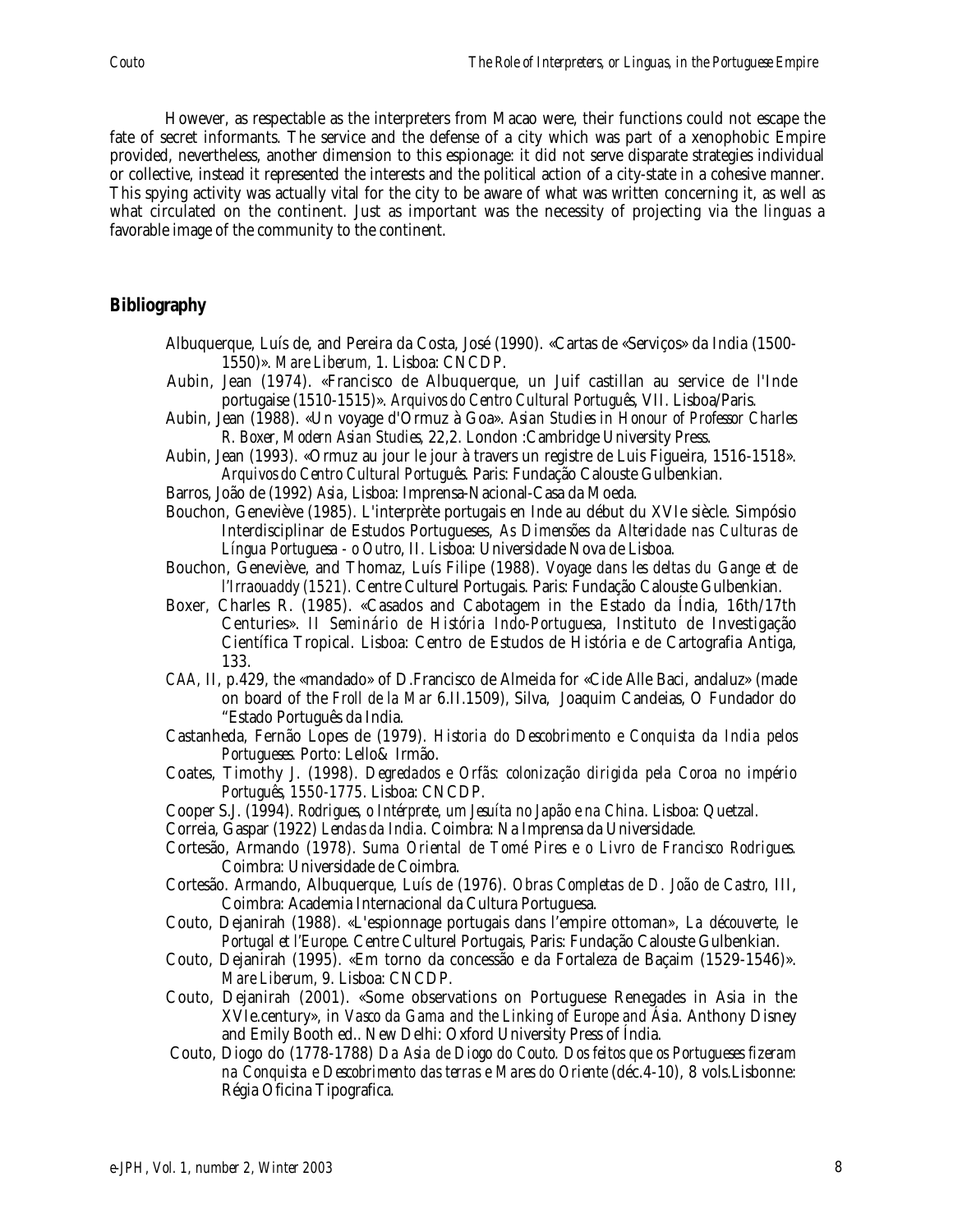- Cruz, Maria Augusta Lima (1995). «As andanças de um degredado em Terras Perdidas João Machado». *Mare Liberum,* 5. Lisboa: CNCDP.
- Cunha, Anna Cannas da (1995). *A Inquisição no Estado da India Origens- 1539-1560-Estudos e Documentos.* Lisboa: Arquivos Nacionais/Torre do Tombo.
- Disney, Anthony w/d. «Smugglers and Smuggling in the Western half of the Estado da India in the late sixteenth and early seventeenth centuries», in *Indica*, 49, Bombay: Heras Institute.
- Farinha, António Dias (1991). «Os Portugueses no Golfo Pérsico, 1507-1538». Mare Liberum, 3. Lisboa: CNCDP.
- Fischel, Walter J. (1950). «The Region of the Persian Gulf and Its Jewish Settlements in Islamic Times». *Alexander Marx Jubilee Volume*. New York: The Jewish Theological Seminary of America.
- Flores, Jorge Manuel (1994). «Portuguese Entrepreneurs in the Sea of Ceylon (mid-sixteenth century)». *Maritime Asia. Profit Maximisation, Ethics and Trade Structure c.1300-1800.* Wiesbaden: Harrassowitz Verlag.
- Flores, Jorge Manuel (1993). «The «Jurubaças» of Macau, a Frontier Group: the Case of Simão Coelho (1620's)». *International Colloquium on Portuguese Discoveries in the Pacific*, Santa Barbara: University of California.
- Kahane, A.and Tietze, A. (1958). *The Lingua Franca in the Levant*. Illinois: Urbana.
- Lipiner, Elias (1987). *Gaspar da Gama, um Converso na Frota de Cabral*. Rio de Janeiro: Nova Fronteira.
- *Livro que trata das cousas da Índia e do Japão,* Ms. 5/581. Municipal Library of Elvas: ed. A. de Almeida Calado, Coimbra, 1957, (25), (fº132-133).
- Matos, Artur Teodor de (1999) [1592]. *O Tombo de Diu, 1592*. Lisboa: CNCDP.
- Matos, Artur Teodoro de (1999) [1571]. *O Orçamento do Estado da India 1571.* Lisboa: CNCDP.
- Orta, Garcia de (1987) [1891]. *Coloquios dos Simples e Drogas da Índia.* V. II, Lisboa: INCM.
- Ptak, Roderich (1992). «Early-Sino-Portuguese Relations up to the Foundation of Macao». *Mare Liberum*, 4. Lisboa: CNCDP, 290-291.
- Silva, Joaquim Candeias (1996). *O Fundador do Estado Português da Índia, D.Francisco de Almeida (1457(?) -1510*. *Mare Liberum*. Lisboa: CNCDP.
- Subrahmanyam, Sanjay (1987). «Cochin in Decline, 1600-1650 Myth and Manipulation in the Estado da India». in *Portuguese Asia: Aspects in History and Economic History (sixteenth and seventeenth centuries).* Wiesbaden: ed. Roderich Ptak.
- Subrahmanyam, Sanjay (1994). *Comércio e conflito A presença portuguesa no Golfo de Bengala 1500-1700.* Lisboa: Edições 70.
- Tavares, Maria José Ferro (1992). «Judeus, Cristãos-Novos e o Oriente». *Estudos Orientais III: o Ocidente no Oriente através dos Descobrimentos Portugueses.* Lisboa: Universidade Nova de Lisboa.
- Tavim, José Alberto Rodrigues da Silva (1993). "Abraão Benzamerro, «Judeu de sinal» sem Sinal, entre o Norte de África e o Reino de Portugal», *Mare Liberum,* 6. Lisboa: CNCDP.
- Tavim, José Alberto Rodrigues da Silva (1994). «Os Judeus e a Expansão Portuguesa na Índia durante o Século XVI. O Exemplo de Isaac do Cairo: Espião, «Língua» e «Judeu de Cochim de Cima». *Arquivos do Centro Cultural Calouste Gulbenkian,* XXXIII, Paris: Fundação Calouste Gulbenkian.